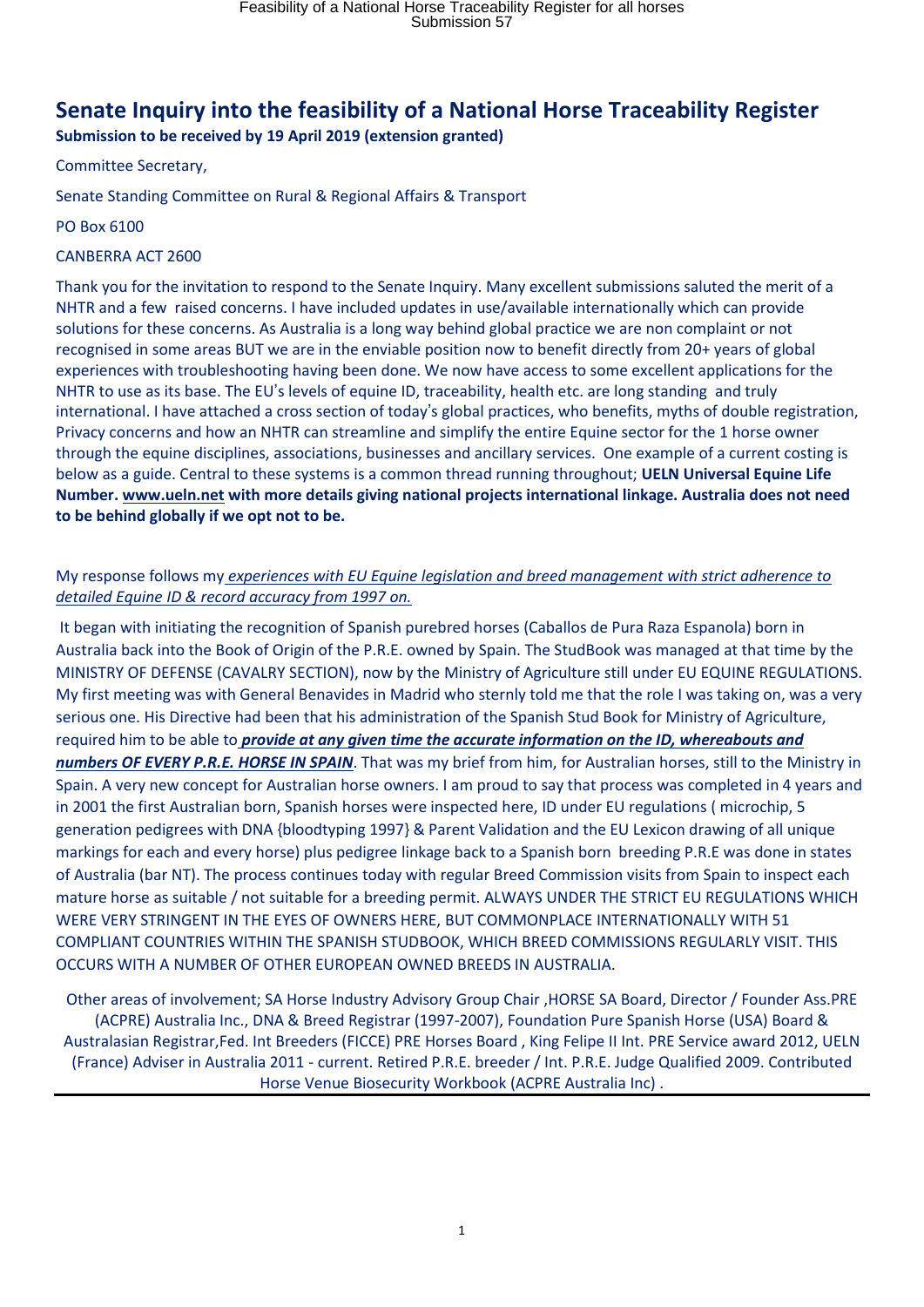BEFORE GOING ON, please take time to view the National Equine Forum 2019 held recently in UK.

Overview is http://nationalequineforum.com/forum-2019/

Individual speakers share the facts far better than I can. I draw your attention to the short presentations 1-9 +17. Particularly 3, 6 and 8

https://www.youtube.com/playlist?list=PLHXHTh3S3i4E1lav SvKN5alDdGcU7BsA

"*Cutting edge technologies empower equine sectors in the global equine industry*"

S Stoffel

### **Separate links for UK** are;

https://www.equineregister.co.uk/home CENTRAL EQUINE DATABASE plus CHIP CHECKER & DIGITAL STABLE additions

https://www.youtube.com/watch?v=ZA2PAo5B7PI CED specific uses for Australia

### **Separate links for SCOTLAND;**

www.scotequine www.horsescotland.org/news/latest-news/scot-equine-id-launch-today-at-snec/

**Separate links for US** are; **EQUICORE** ( in US, Ireland & India) information from Summer Stoffel www.equicore.com/team

https://animalagriculture.org/EquineIDProceedings

https://animalagriculture.org/resources/Documents/Conf%20- %20Symp/Symposiums/2016%20Equine/Equine%20Diseases%20Forum%20Whitepaper%20PDF%2006.08.16.pdf

https://animalagriculture.org/resources/Pictures/Page%20Graphics/Stoffel,%20Summer.pdf

https://www.slideshare.net/trufflemedia/ms-summer-stoffel-why-equine-identification-traceability

**GVL** GLOBAL VETLINK has a list of Apps to support but not limited to Vets operating with equine records anywhere, anytime.

https://www.globalvetlink.com/products/myvetlink/

**IRISTRAC** www.iristrac.com (2 min video demonstration)

**Separate links for EU (France)** are; Submitted by Emilie Goulas, including the current EU regulations regarding all equidae

Attachments (5) submitted are with this submission

1.UELN 2018 (Power point)

2. Présentation SIRE 2018-english

3. Australia\_Submission

4. CELEX\_32015R0262\_EN\_TXT and CELEX\_32016R1012\_EN\_TXT (Extensive)

**Separate attachment for EU (Netherlands & Luxembourg)** are; by Max Becherer and attached to this submission.

"UELN and National Databases combined with Individual Studbook Information Systems"

**Separate links for EU are**

http://www.wbfsh.org/files/Delta Horse presentation by Max Becherer Billund 2017.pdf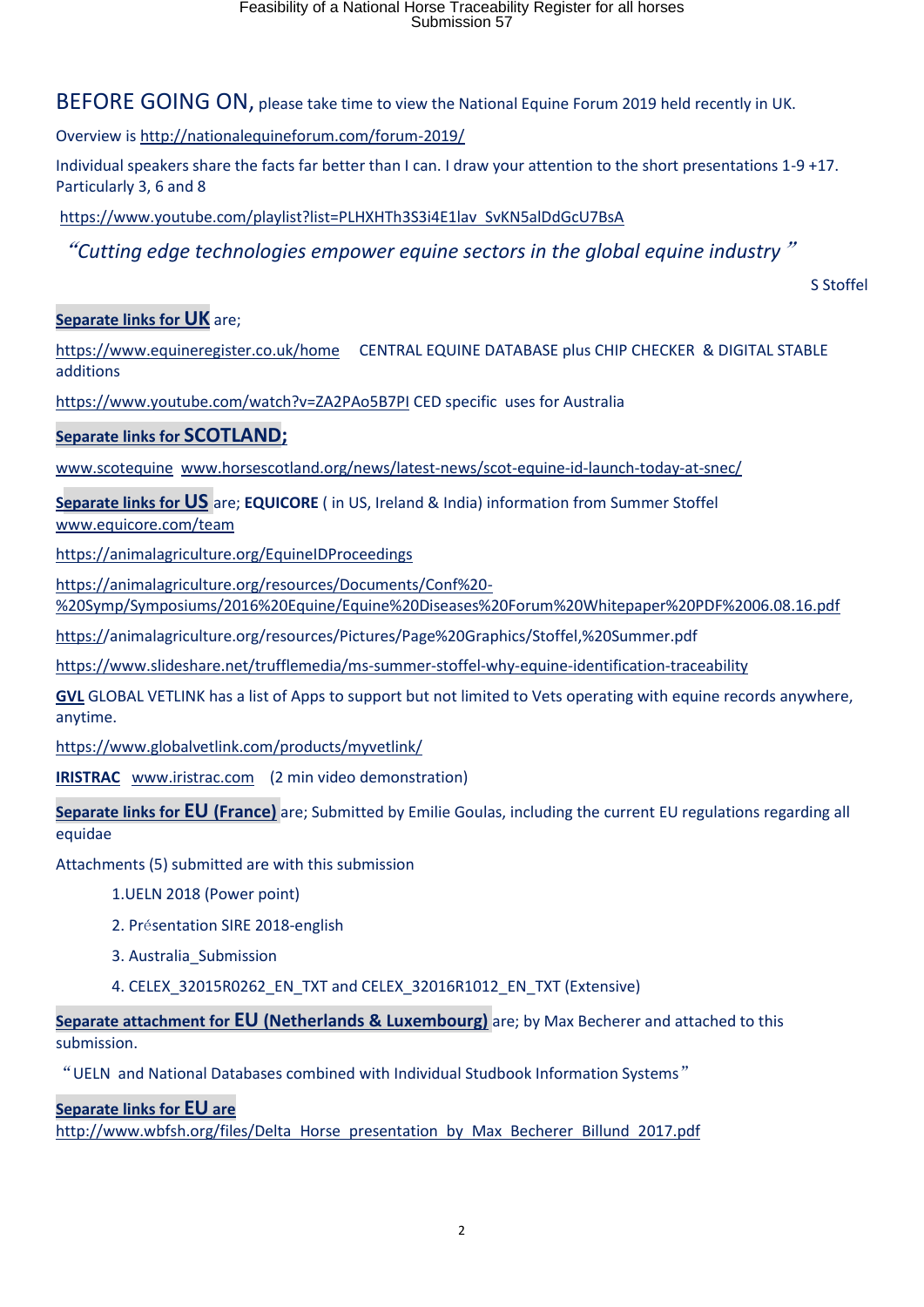## **NHTR DATABASES/ PLATFORMS GLOBALLY IN USE STREAMLINES AND SIMPLIFIES RECORDS FOR THE SECTOR AVAILABLE 24/7 FOR WHATEVER EMERGENCY ETC.**

**BENEFITS** 

- BIOSECURITY ; Extra Australia ( exports) well covered as we are seen as a clean country; Intra Australia; **totally exposed** due to naive National herd & total lack of National Equine database. Germ warfare (with any zoonotic disease eg Hendra, EEE etc.) / terror attack or threat could be rapid and effective.
- 24/7 AVAILABILITY of all information is available internationally
- HUMAN SAFETY: Behavioural studies; data all held in one single system to evaluate training programs etc. in workplaces where equines are present.
- OH & S; In workplace are horses equipment, needing maintenance, checking as sentient "tools". ID essential for any process in the workplace.
- EQUINES FOR THERAPY; Becoming more common now , recently with autistic children, ID essential for these "tools" in rehabilitation of physically and mentally affected children and youth.
- INTERNATIONAL RECOGNITION OF AUSTRALIAN EQUINE ID LEGITIMACY; non compliant with most.
- TRADE IN EQUINE PRODUCTS; into EU & countries, AUSTRALIA is currently *VERY limited with*  only 1 or 2 Australian Validated Collection Centres (VCC).

( *current examples are US has 69 VVC, SPAIN has about 60+ VVC https://www.mapa.gob.es/es/ganaderia/temas/comercio-exterior-ganadero/centrosrecogidaequino19- 02-2019 tcm30-104935.pdf ; GERMANY has about 170+ VVC https://tsis.fli.de/GlobalTemp/201904191047401483.pdf*

 *EU COUNTRIES are https://ec.europa.eu/food/animals/live\_animals/approved establishments\_en )* 

https://eur-lex.europa.eu/legalcontent/EN/TXT/PDF/?uri=CELEX:32018R0659&qid= 1555658759301&from=EN

https://ec.europa.eu/food/sites/food/files/animals/docs/semen-ova au equi scc.pdf

**COMMISSION IMPLEMENTING REGULATION (EU) 2018/659** of 12 April 2018 on the conditions for the entry into the Union of live equidae and of semen, ova and embryos of equidae.

## *https://eur-lex.europa.eu/legal-content/EN/TXT/?uri=CELEX:02018R0659-20180430*

 EQUINE WELFARE; simplistic with database software, streamlines intensive management protocols/checks. Less man hours needed to do paperwork in clubs, individual and big organizations & businesses. Programs have multiple fields of verification of facts. INFORMATION SUPPORT to eradicate bad practice/ backyard standard breeding

I began working with European Equine Legislation mandated Regulations in 1997 on and followed changes and reasoning behind updates needed. Covered was Biosecurity, Welfare/Meat in food chain, but most advances were in the IT area. Below is a list of some of those operational/available in EU, UK and US today. I have gathered submissions from these and have provided links to others. *The take home message is that for each problem/hurdle which arises, our 2019 IT world now can solve and adapt to simplify others.*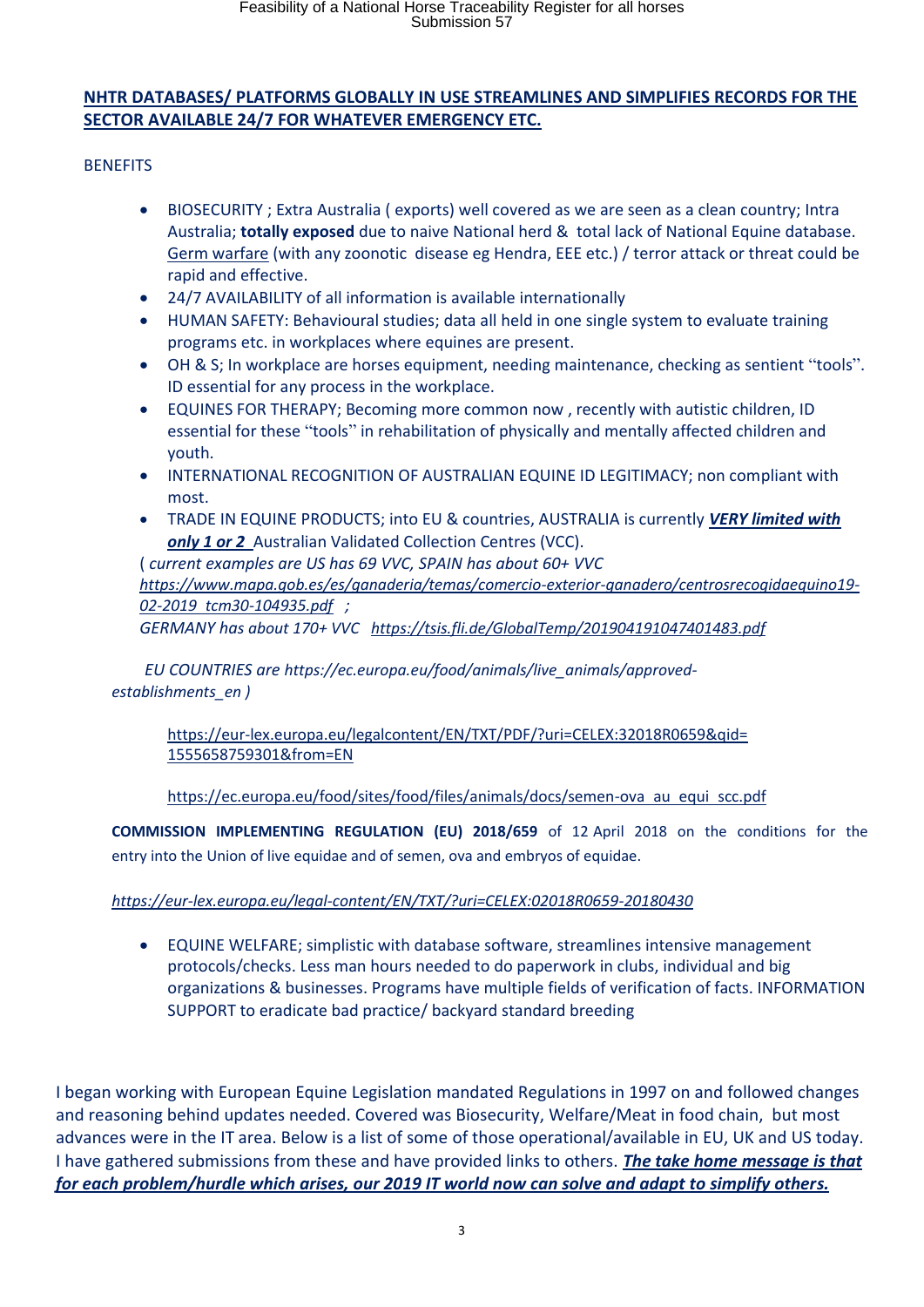An NHTR may be seen as an extra burden of unwanted & unwarranted costs. The advances within the equine world seem inexhaustible once we look at the software currently in use internationally . *Australia is far behind and left very exposed & hence unprotected from lack of data across Government, Equine business, owners, clubs, organizations and educational institutions( for individuals/ ancillary professions) attempting to offer a needed number of courses/places in those courses.* Our lack of complying with EU protocols affects trade opportunities for the equine industry as well.

**1804** ; The first horse in Australia is purported to have escaped to run free; since then we have no head count etc for horses. Much has changed and got away from us in that 200 years.

**2019** ; International Privacy secured databases / platforms service the horse sector increasing data storage, hence epidemiological studies can be streamlined to minimise research times & funding needed. Future planning has a basis of data to work from removing much guesswork/ supposition. DATA FEEDS NEEDED STATISTICS ACROSS THE SECTOR TO EFFECT BEST PRACTICE , EQUINE & HUMAN WELFARE, INSURANCE, BIOSECURITY, PROBLEM SOLVING ,TRADE & INTERNATIONAL RECOGNITION OF AUSTRALIAN HORSES LEGITIMACY (Horse & semen etc)

## BENEFICIARIES of a NHTR ;

Owners can utilise the software areas for private record/horse keeping. More horse time. Organizations / Clubs / Studbooks / who have dependence on an ever-decreasing volunteer base, for member, horse, breeder, show, event planning / all recording etc. Eliminating costs to groups for costly software. Simplifies & streamlines workload and time. More horse time.

 Quarantine AQIS, Trade, Biosecurity agents ; EI hit August 2007 and was considered eradicated in June 2008. Huge costs given to Government 12 years ago were given as "\$350 million in direct costs, plus \$1.5 another \$1.5 billion expended in indirect costs to the horse industry and the nation" (AHIC). What will it will it cost in 2019? The recent EI outbreak in the UK was contained in **a few weeks.Here it took months.**

Compliance opportunity ; For national compliance with HORSE MEAT regulations ISO 22005:2007 Traceability in the feed and food chain — General principles and basic requirements for system design and implementation exist. Australia exports about 2 million kgs horse meat/year from 2 abattoir ; 1 in QLD and 1 in SA. Is it legal to eat horse meat in your state? You could be shocked at the answer.

International Equine Events here; Australia may be considered externally as having high Biosecurity laws on entry to the nations border. Within our coastline we are exposed, vulnerable and still after 2007 unprepared & incapable of stopping an EI spread quickly & efficiently. HENDRA is feared and without an NHTR in place, this influences decisions re overseas horses and human equine professionals coming here. Consider; Bats, horses,mosquitoes,migratory birds, humans; on the move with changing climates.

*We know about Hendra and EI now…but what about maybe EEE?* Internationally it is known that we do not have management tools in place for disease outbreaks affecting horses, both horses & humans let alone horses, humans, emus via mosquitoes e.g. Equine Eastern encephalitis (EEE)

*"Eastern equine encephalitis in a flock of emus (Dromaius novaehollandiae)*

Tully TN Jr et al.USA

*Eastern equine encephalitis (EEE) was diagnosed in a flock of emus in south eastern Louisiana. The outbreak involved juvenile and adult breeders ranging in age from 20 to 36 months, with an attack rate of 76% and a case fatality rate of 87%. The diagnosis was confirmed by isolation and characterization of the viral agent, and by detection of EEE antibody in two recovered emus."*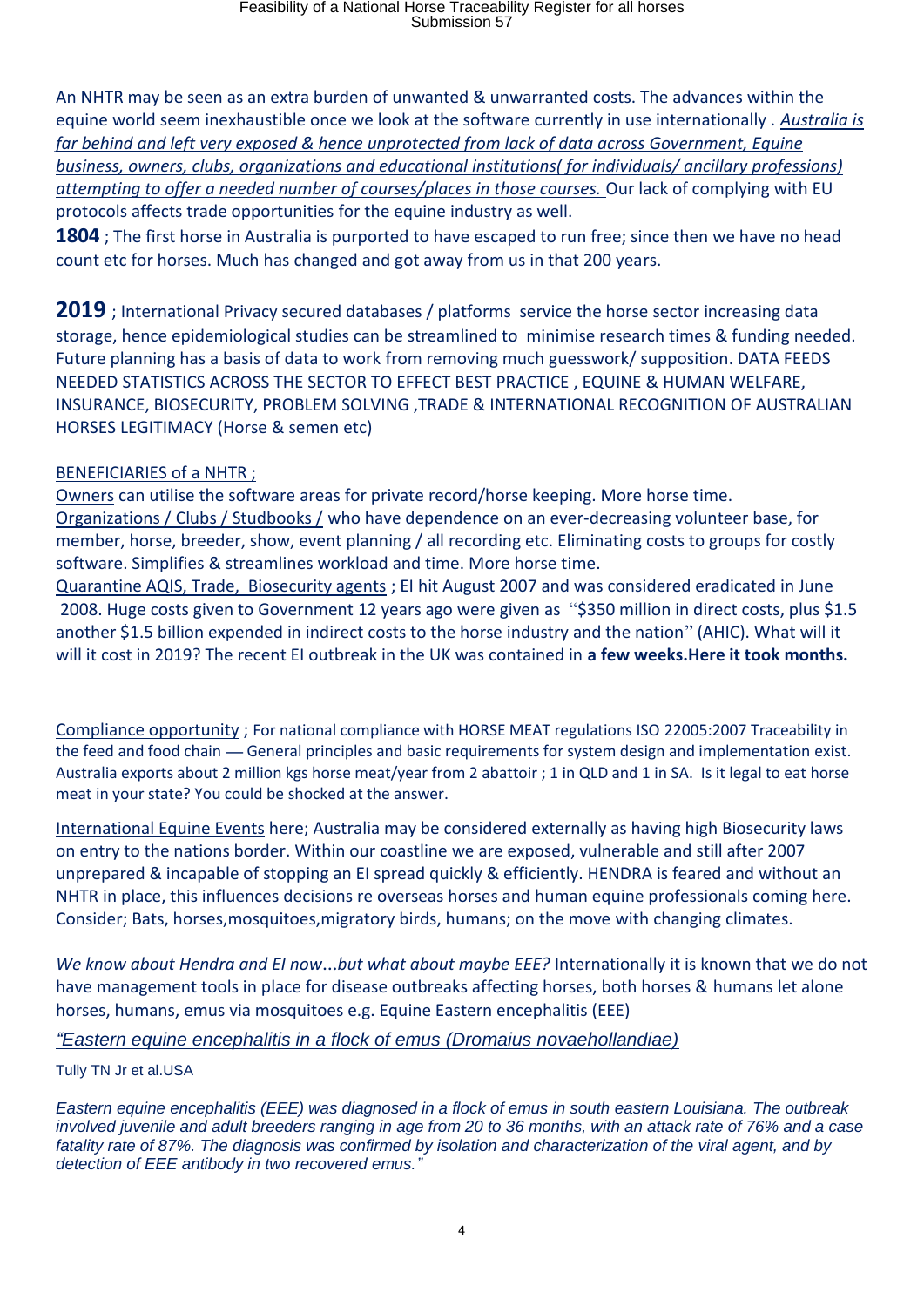**UELN (Universal Equine Life Number)** www.ueln.net is a simple 15 digit code which provides each horse globally with a UNIQUE CODE WHICH FUNCTIONS AS THE ADDRESS OF THAT HORSE'S INFORMATION IN THE WORLD e.g. with 20+ Australian organizations now operate with their assigned UELN codes

# *IT IS NOT THE MICROCHIP NUMBER*

| 3<br>- 6<br>$\bf{0}$ | $\overline{\mathbf{1}}$<br>0<br>$\mathbf{0}$ | 1 2 3 4 5 6 7 8 9        |                                                                        |
|----------------------|----------------------------------------------|--------------------------|------------------------------------------------------------------------|
|                      |                                              |                          |                                                                        |
| Country code         | Registry code                                | Horse number in Registry | <b>UELN</b><br><b>Sex</b><br>Name<br>FET Namber<br>Pediare<br>Stud Boo |

MICROCHIP COST CONCERNS ; https://www.microchips.com.au/new-products Price of microchips is quite small ( \$9.90-12.90) Insertion costs vary; possibly open Microchip days could be established within local council zones as for cats & dogs.( "\$10 days")

THERMOCHIPS ; now exist and worth consideration to monitor the horses temp. How often when your horse is unwell and you call the Vet does he say, what is his temp? Also be useful for welfare, breeding & foaling and in endurance situations/ extreme exercise scenarios.

# **Funding, enforcement and penalty implications of NHTR;**

 **FUNDING & COSTING**; WORKING EXAMPLE IS EQUINE DATBASE IN EU is costed at EUROS 25,000 per year ; OVERALL on 5 year contract; Database/Platform Fee Inc. Maintenance/ Updates Done.

EACH USERS/ MEMBER = 1 OWNER COST OF EUROS 6 -10 per year ( irrespective of NO OF HORSES 0wned) A User Pays system.

# **ENFORCEMENT**

Current software options manage this simply and automatically, NOT ONEROUS AS THOUGHT. Australian specifics can be built in as with other countries. Services to owners are linked within the database . The technology can build in enforcement protocols of compliance for service access.

# **PENALTY IMPLICATIONS**

Managed simply and automatically by database.Such software allows instant updates/ payment options are all possible. Such packages offer small groups who are unable to fund detailed organisation software to be tailor made for them due to high costs etc, are able to partake of this system.

## **a. any related matters.**

EPIDEMIOLOGY ADVANTAGES: EXTENSIVE for many levels of statistics for equine research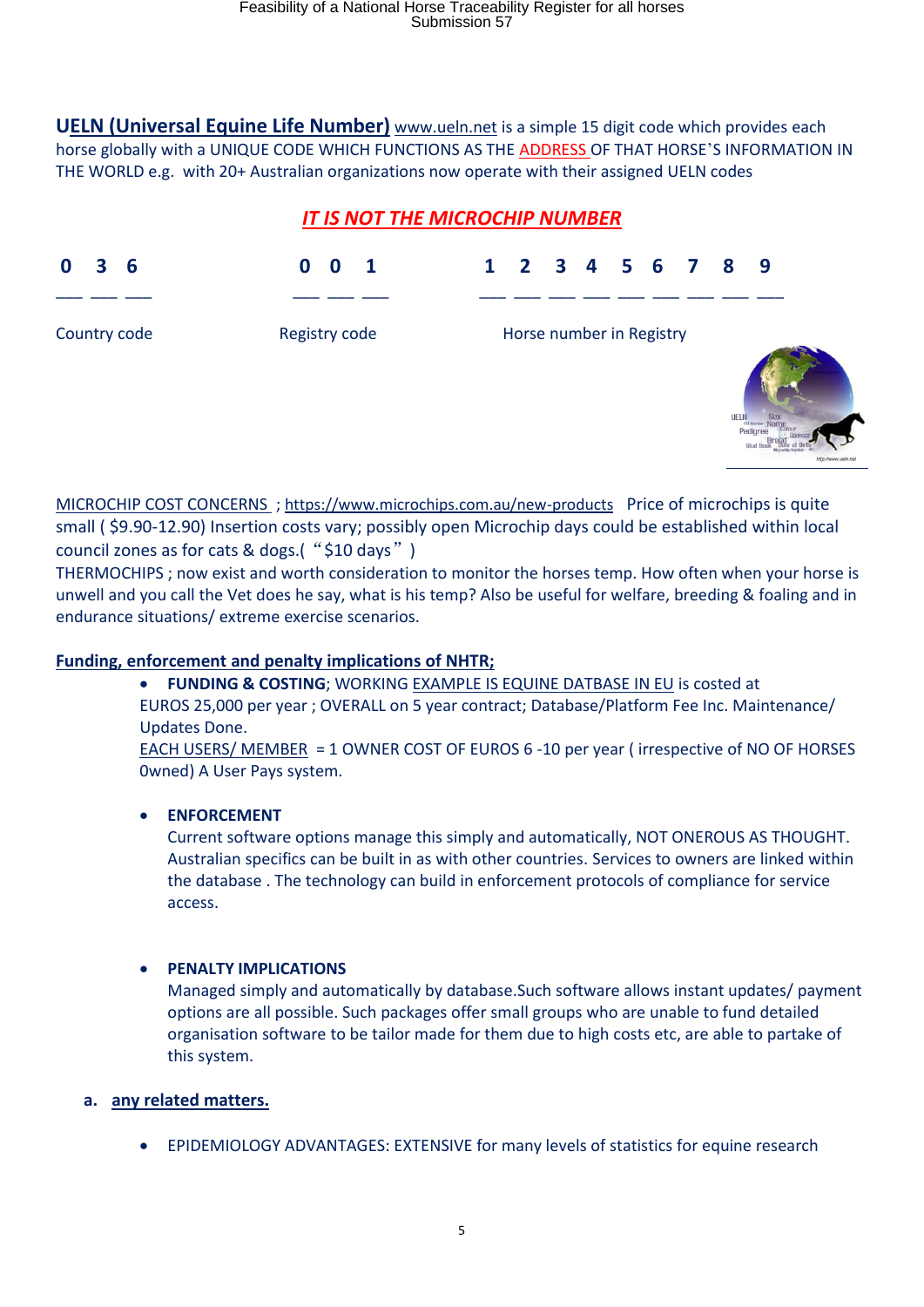## **MICROCHIP Q & As;** *Mythbusting: Microchipping And Positive Horse ID Summer Stoffel USA*

*Myth 1: Microchips are expensive.International Standard Organization microchips are now available from the microchip companies for as little as US\$5 to US\$8 per chip. These are also F*é*d*é*ration Equestre Internationale compliant chips.Horses that are imported from the European Union already have a microchip because it is legally required.* 

*Myth 2: Microchips can be removed easily.Microchips are implanted into a horse*'*s nuchal ligament, which is just below the mane and about halfway between the poll and withers on the left side. According to a well-known microchip company in US, MicrochipID,* "*It cannot be removed without general anesthesia and surgery.*" *When we asked top U.S. veterinary clinics about removal of microchips, the answers included,* "*We do not remove microchips because it would be very harmful to the horse since they are implanted into the nuchal ligament. It would be a deep invasive surgery.*" *Another response was,*"*We have never heard of anyone asking to remove a chip*" *Contrary to what some believe, a microchip cannot be removed easily from a horse. It would require surgery with general anesthesia and leave a scar.*

*Myth 3: Chips can be changed or erased. The ISO microchips are read-only chips. This means that they only provide the identification number when scanned, and no additional information about the horse is stored on the microchip. They cannot be changed or erased with a magnet or powerful electricity. They do not have a power supply, battery or moving parts . For more US information, visit avidid.com or microchipidequine.com.*

*Myth 4: Microchips migrate. When properly implanted, microchips in the nuchal ligament do not migrate. The origin of this myth can be traced back to the early days of microchipping. In trying to create a microchip that wouldn*'*t be rejected or considered a foreign body, a microchip was created out of materials that were so biocompatible to a horse*'*s body that they could travel through tissue. That was also during a time when the original injection site was under the skin in the triangle area on the side of the neck that veterinarians commonly use as an injection site. However, when the injection site was changed from under the skin on the side to the nuchal ligament, the new standardized site stopped migration due to the density of the tissue in the nuchal ligament. According to one of the U.S. manufacturers of microchips, AVID (American Veterinary Identification Device),* "*when the microchip is properly implanted a small layer of connective tissue forms around the microchip, preventing it from moving.*"*Thus, the mysterious rumor of microchips migrating has been laid to rest.*

*Myth 5: Microchipping violates horse welfare. A microchip is a tiny computer chip that is approximately the size of a grain of rice and is small enough to fit into a hypodermic needle similar to that used in normal injections and vaccinations. It is a simple injection that only takes a few seconds and is done without sedation. Most horses do not even show a response as the chip is quickly injected into the nuchal ligament, and the horse feels nothing when the microchip is scanned. Microchipping is extremely beneficial in many equine welfare areas. It is less painful and more effective than branding or tattooing. The tattooing procedure can be very uncomfortable, fade with time and be altered, and hot branding elicits a pain response in horses and is followed with local inflammation and increased skin sensitivity for one week. Other benefits also include, but are not limited to: disaster recovery, deterrence of theft, aiding in recovery of stolen horses and monitoring of horse slaughter. Did you know that the Equine Rescue Network (ERN)has an ever-growing nationwide network of 215,000-plus people, including volunteers, who scan horses at*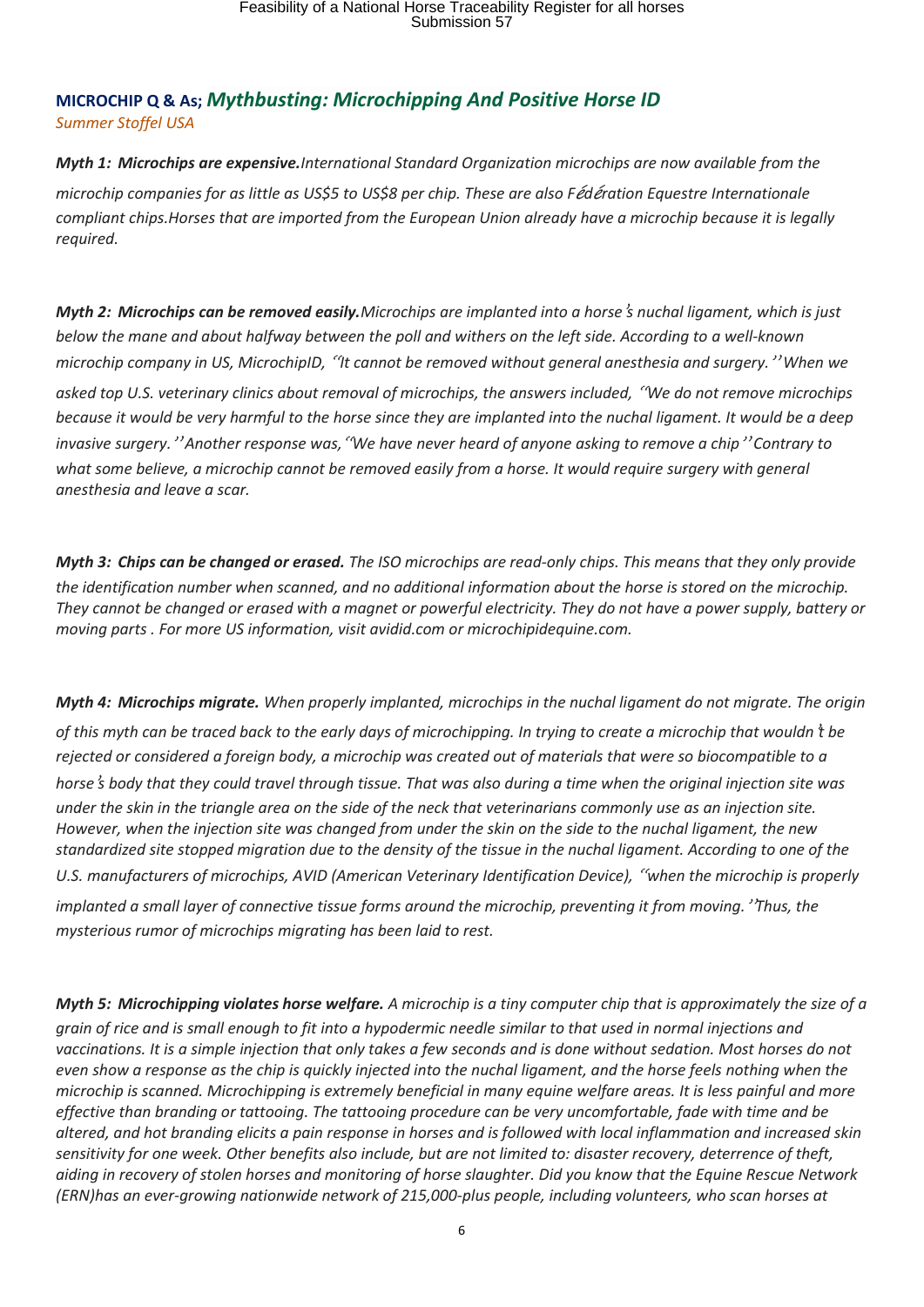# Feasibility of a National Horse Traceability Register for all horses Submission 57

*auctions and kill pens? According to equinerescuenetwork.com,* "*If a slaughter-bound horse is found with a microchip or tattoo, ERN is able to notify previous owners. Understandably, no one wants to get a call that a previously owned horse is about to ship to Canada or Mexico for slaughter. Yet ERN has found that 85 percent of the time, the previous owners welcome the call and are happy to help, even if as a means to humanely euthanize the horse.*" *This means that when a horse is microchipped, horse owners can have peace of mind that should a horse they previously owned end up in a situation where they are suffering or bound for slaughter, there would be a way for the horse*'*s origin to be traced and former owners contacted. Therefore, microchipping adds an extra level of protection when it comes to equine welfare and is endorsed by the American Society for Prevention of Cruelty to Animals.*

*Myth 6: Microchipping causes cancer. The basis of any claims that microchips cause cancer should be explained. Many strains of mice used in laboratory tests are prone to developing cancer, which is interesting to the laboratory for research purposes. In some of these mice with an implanted microchip, a tumor was formed. However, the microchips were implanted for identification purposes in animals used for ongoing carcinogen and oncogenicity (capability of inducing tumor formation) cancer studies. So the mice in this study were being subjected to carcinogenic substances to test tumor formation as a result of the carcinogenic substances. In addition, the microchips implanted in those lab animals were not the same as the microchips that are implanted into horses or companion pets. The British Small Animal Veterinary Association reported that over 13 years, out of the 3.7 million pets that were microchipped in the United Kingdom, there were only two tumors reported. This would mean in that sample group, there would be a 0.000054 percent chance of tumor formation. That is not a significant enough statistic, and, taking into consideration all the outlying factors involved in the other case studies, claims cannot be made that microchips directly cause cancer. You can find more information from the American Veterinary Medical Association at tiny.cc/AVMAmicrochipping.*

*Myth 7: Microchips can track location or movement. ISO microchips are read-only chips and do not contain a GPS. There is no way for it to track movement. It only serves as an identification number. See Myth 3.*

*Myth 8: Microchipping is a way for USEF/USHJA to make money. Definitely not. Microchipping expenses are paid directly to the veterinarian and/or microchip company. In some cases it is included in the cost of foal registration with breed registries. See Myth 1.*

#### *Myth 9: Microchips are a way for USEF/USHJA to track personal information including the purchase price of a*

*horse. Absolutely false. In the current system, when making an ownership transfer, the Bill of Sale must be provided to make the transfer with USHJA and USEF (when the USEF Lifetime Horse Recording Certificate is not available). Horse sale prices are not recorded with the USEF or USHJA. These are private agreements made between two parties. Nowhere in the world are private sales prices recorded with any breed or competition organization, and microchipping would not change the current recording system here in the United States.Microchips only contain an identifying number (See Myth 3) and serve as a way to physically link the horse to the registration/competition records. It also serves as a way for veterinarians or transportation companies to validate identity to ensure that they have the right horse when treating or transporting. The only data that could be connected is information that is already public record, such as the chain of ownership and breeding/competition results for the entire life of the horse, which in turn, creates transparency.*

*Myth 10: There will be an annual charge for keeping microchip info* **"***current.***"** *No. Just as there is no additional charge for keeping other identification information current, so there will be no additional charge to keep microchip*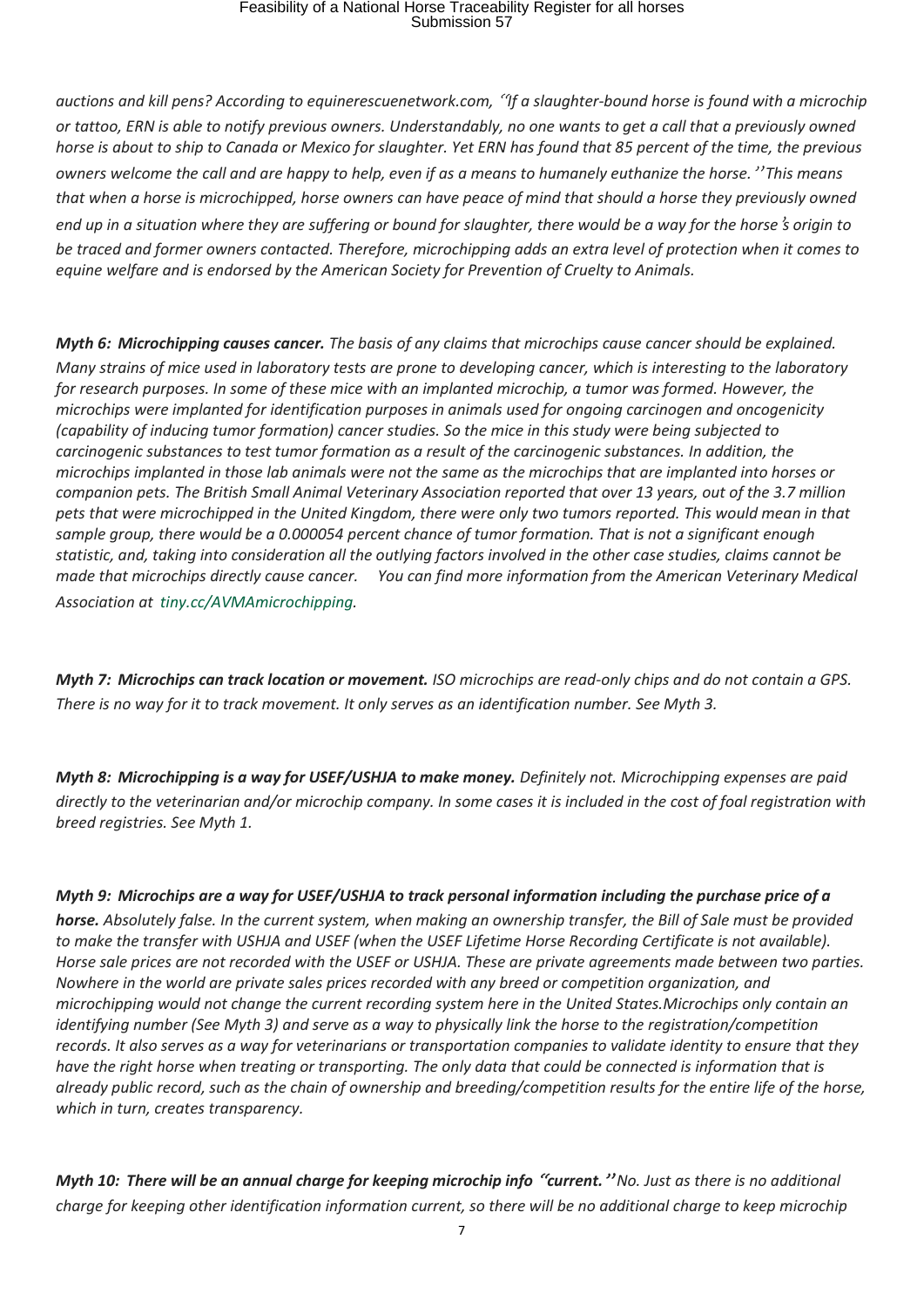# Feasibility of a National Horse Traceability Register for all horses Submission 57

*information current with USEF/USHJA. It will only need to be provided so it can be kept on file and attached to the horse*'*s registration information for positive identification purposes.*

*Myth 11: The new USEF/USHJA rule change will require stewards to buy a microchip scanner. Stewards will not be required to buy scanners. Scanning microchips for positive horse identification will be carried out by the veterinarian at the competition and will not require horse shows or stewards to purchase microchip scanners.*

*Myth 12: It costs more than US\$150 to positively ID and microchip a horse. As stated before, implantation of microchips is a one-time cost of US\$35-60, which often includes the microchip. (See Myth 1)Also, starting in January 2016, the Anglo European Studbook will be able to issue* "*white paper*" *horse identification passports complete with a UELN, microchip, and DNA testing for US\$99, even for horses with no documented pedigree in the United States. The owner*'*s veterinarian must fill out an identification form, complete with drawings and written description of the* 

*horse and the veterinarian*'*s signature similar to a Coggins or FEI passport application. At the same time, hairs for DNA will be pulled and microchip implanted. DNA testing will be done through UC Davis, and microchips will be from an American microchip company. The purpose of this type of passport is to provide an affordable way for horses whose pedigree is unknown to be positively identified for the rest of their lives through a universal equine life number attached to a microchip number and supported with DNA results. Identities of horses with a brand or microchip can be traced back to the original birth registry without additional expense, and duplicate papers can be arranged.*

*Myth 13: There is no central database. There is no central database for microchips in companion animals. However, microchip numbers are tracked differently in the equine industry. The microchip implanted in a horse is attached to the breed registration number and/or competition number and can be found in the respective databases, which also means in the rare case that more than one microchip is found in a horse, it will trace back to a registration number connected to breeding or competition results in that country, thus reducing the gap in horse identification. Organizations such as the World Breeding Federation for Sport Horses and the FEI, along with numerous countries, are currently working to collaborate and create a universal database in the very near future. Microchipping for horses has been used successfully in Europe since before 2006 to monitor horse welfare, protect against theft, prevent fraud, track competition eligibility, and for tracing in the event of a disease outbreak. It is a safe, reliable, less painful way to provide permanent, unchangeable positive identification. Here in America, we have all the systems in place needed for a seamless implementation. The USEF already has an area on the registration form for microchip numbers, and horse records can be searched via microchip number. Veterinary clinics, ranging from large to small local practices, have microchip scanners and the ability to implant chips. Breed registries already microchip or can provide the option of attaching a microchip number to a registration number. Regardless of whether the horse is positively identified and microchipped through a breed registry or microchipped by a veterinarian, when this information is recorded with the competition federation and associations on the registration form, it connects all the dots for positive horse identification. This protects all involved. The owner has assurance that the horse he is purchasing is indeed the one he believes it to be. The rider knows the horse*'*s level of experience, and pedigree information can provide insight to the type of ride or level of talent the horse may possess. The trainer is guaranteed the horse is eligible for classes or divisions defined by age, experience, or breed and protected against points becoming invalid after discovery of unknown previous experience or true age. And last, but most important, is the horse. Should a horse fall into a situation of neglect or potential slaughter, traceability through a microchip can alert previous owners to the situation* 

*and the horse can be given a chance to survive. And that*—*is priceless.*

*SUMMER STOFFEL is the owner of Silver Creek Farms in Broken Arrow, Okla., and has bred horses that are competing both nationally and internationally. In addition to her work with the breed registries and international*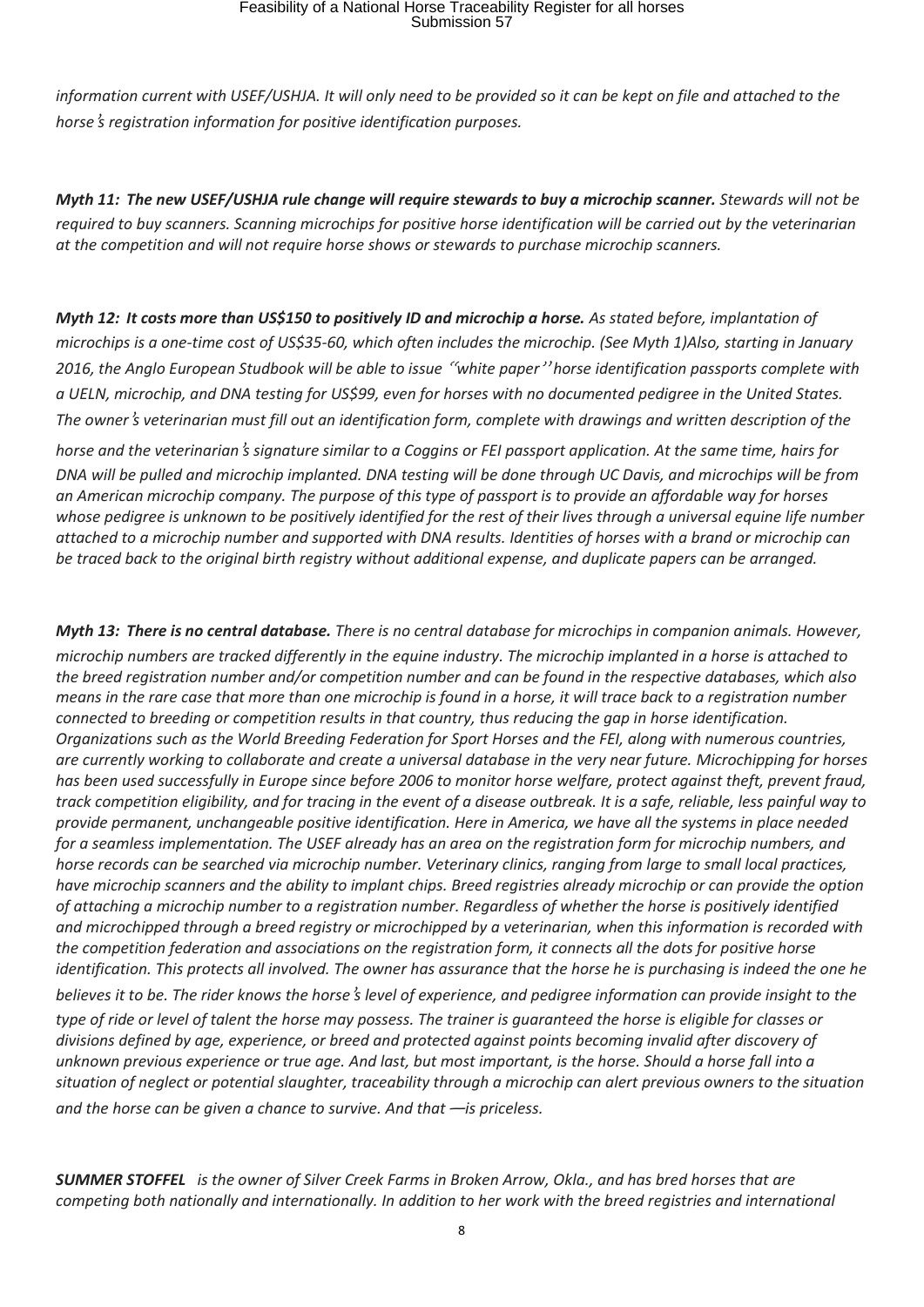*federations and hosting the North American Stallion Testing, she also serves on the USEF Horse Recording & ID Task Force Committee and USHJA Jumper Breeding Committee*

- PRIVACY CONCERNS This has been a concern for many owners and organisations internationally, software now has the highest levels of security & privacy concerns covered. This is in place in other countries currently using the packages.
- MCLEAN attributes a NHTR may allow data for behavioural studies to be accessed quickly and simply, to provide best practice work to be done, researched and findings delivered. ALL sector BENEFITS in behavioural understanding & training best practice to increase human safety and maintain high levels in equine welfare. Much horse mistreatment is result not of malice or ill intent etc. but simple ignorance/ unawareness of best practice. Members of database may opt to share & receive information on aspects of equine management; husbandry, training, events,state/ national /international news,disease alerts, natural disaster alerts.
- RIRDC; Need data to be readily available so that equine sector can be responsible toward other agricultural sectors by being traceable if being infected with e.g. EEE, for which there is an equine vaccine but not for any other species. It is often fatal for mammalians including humans and could devastate our common agricultural plus not-often-thought of sectors e.g. our EMU FARMING, now targeting both Fashion & Health industries. Outbreaks in US killed humans, horses, emus and others. *The equine sector must be able to contain its infected and separate its unaffected as close to immediately as possible.*
- AUSTRALIAN GOVERNMENT'S RESPONSIBILITY TO MANAGE AND NURTURE OWN ITS NATIONAL BREEDS/herds (BRUMBY, AUSTRALIAN DRAUGHT HORSE, AUSTRALIAN PONY, AUSTRALIAN RIDING PONY, AUSTRALIAN STOCK HORSE, COFFIN BAY PONY, WALER) Please view them herehttps://www.youtube.com/watch?v=za7sZ1A9YTA as is each countries responsibility to all its breeds of all species. Manage genetic diversity, health and welfare needs a NHTR to meet this responsibility. Digital Facial Recognition simplifies difficulties with free roaming horses. Any culling would then be done by accurate selection if needed, not by random shootings of unidentified horses. Technology allows horses to pass through gate openings by microchip direction, enabling free roaming herds to be moved, counted, fed individually and medicated/ supplemented/wormed if necessary. It is commonplace in EU larger studs and in the US. We have no excuses other than pleading ignorance of the technologies or apathy /complacency.
- PRIMARY INDUSTRY DEPARTMENTS, RSPCA, RESCUE GROUPS, RESEARCH STUDIES SEEKING PARTICIPANTS etc. Notifications can be shared nationally via instant bulletin board to entire horse owning sector without discrimination. Services to the equine sector as a whole, can be INSTANT & many fold & readily available to all members no matter the location, the number of horses, the type or breed of horse or discipline of involvement.
- WE CANNOT CONTROL EVERYTHING e.g. climate change, migratory birds carrying diseases heading to new areas , habitat destruction drives this. An example being

*"PIRSA confirmed the HENDRA virus - which can cause death both in humans and horses - had been detected in a tissue sample taken from flying foxes that died in North Adelaide this month" Jan 18, 2013*.

Studying data provides the best insight for preventative measures to be put in place. **EU PROPHYLACTIC measures** are now being added to prevent known problems occurring. https://www.ifce.fr/ifce/une-visite-sanitaire-equine-obligatoire-en-

2019/?utm source=Facebook&utm medium=Ifce+1004&utm campaign=SIREVisite+sanitaire+équine+o bligatoire&fbclid=IwAR0dIERBV1OM YPHC92hEYX9-AX22RkHqKKN1gqzwltyxADnN7J9PPfH08